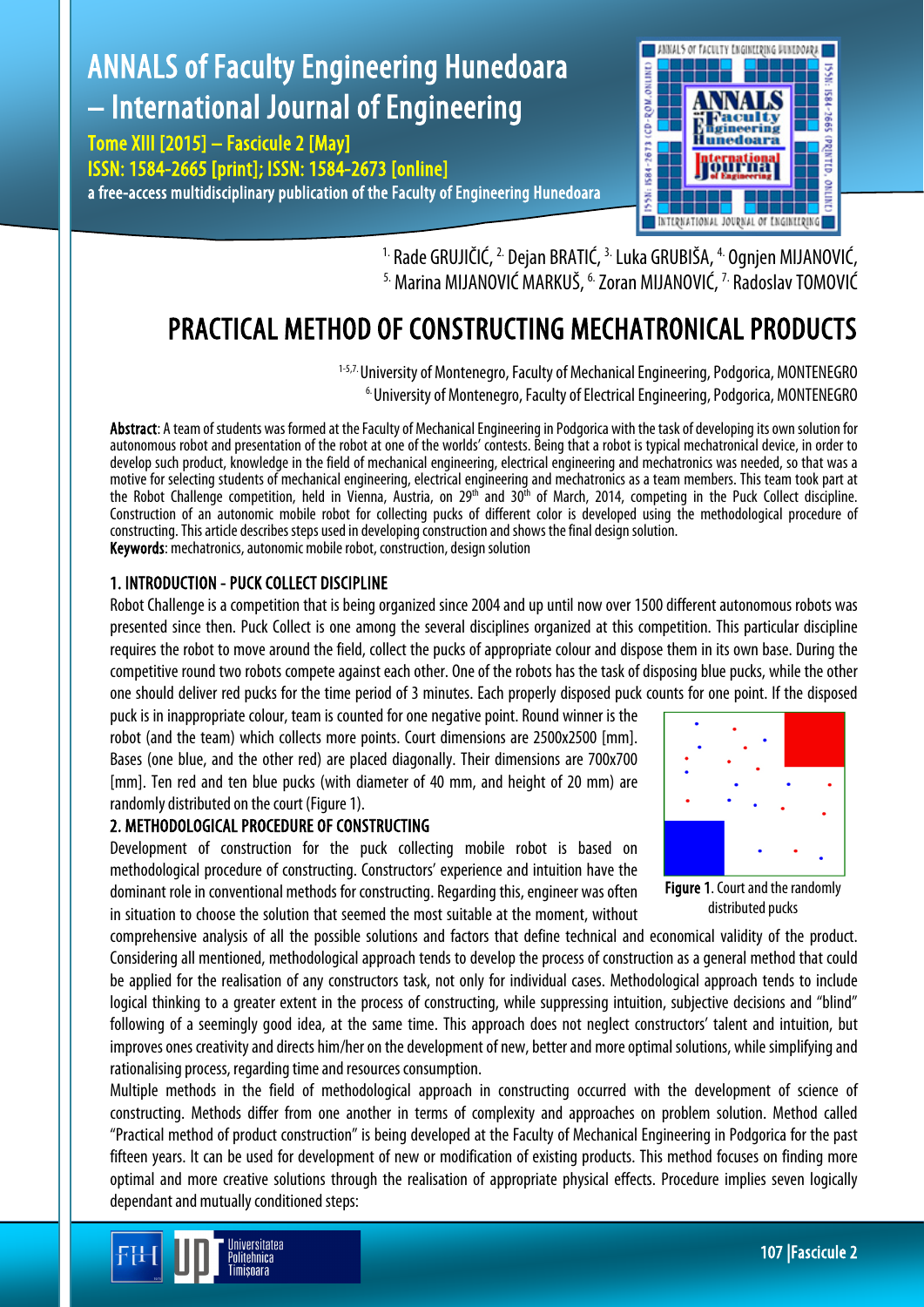- Ξ task defining and change of properties,
- Ξ functional structure (logical model of construction),
- Ξ principles of solutions (physical model of construction),
- Ξ configuration of construction (objective model of construction),
- Ξ solution improvement (interference and fault analysis),
- Ξ selection of the most optimal solution and
- Ξ development of design details.

#### 2.1. Task defining and change of properties

This phase implies comprehensive analysis regarding possibility of realization and market placement of the product, investors' requirements, etc. Previous, similar, solutions are observed and analyzed, good ideas are pointed out, adequate literature is collected as well as all the important information. It is necessary to define all the requirements that derive from comprehensive

analysis and place them into the requirements list consisted of three categories: fixed requirements, tolerated requirements and wishes.

All of these requirements derive from the investors' requests, market analysis, customer needs, etc., depending on for whom is product being developed and quantity of units that need

| Table 1. List of requirements for the puck collecting robot |                                               |                             |  |
|-------------------------------------------------------------|-----------------------------------------------|-----------------------------|--|
| List of requirements                                        |                                               |                             |  |
| <b>Fixed</b>                                                | <b>Tolerated</b>                              | Wishes                      |  |
| Autonomous                                                  | Robot dimensions:                             | Minimal costs of production |  |
| operation of robot                                          | up to 500x500 [mm]                            | Minimal costs of materials  |  |
|                                                             | Time for task realisation:<br>up to 3 minutes | Simple design               |  |
|                                                             |                                               | Good mobility               |  |
|                                                             |                                               | Higher speed of robot       |  |

to be produced. Fixed requirements are those whose fulfilment is unconditional. Therefore, all the solutions that are not up to those requirements are considered unsuitable and eliminated at the beginning. Tolerated requirements are the requirements that have a breach, or interval within whom the solution could be found. It would be good if wishes could be fulfilled, but it is not obligatory. Wishes represent the main criteria for selection of optimal solution among the solutions that fulfil previous two categories of requirements. Table 1 shows the list of requirements for the puck collecting robot.

#### 2.2. Functional structure (logical model of construction)

Overall function of the product should be defined in one sentence. In this particular case, that sentence is: "It is necessary to create an autonomous mobile robot which will move around the court, collect pucks in appropriate colour and dispose them to the defined location." Overall function needs to be disassembled in multiple partial and elementary functions. Partial functions contain defined and existing solutions (i.e. gears, heat exchanger, etc.), while elementary functions are based on application of appropriate physical effects. In this particular case, overall function is disassembled into the following partial and elementary functions: motion, collecting, (puck) colour identification, sorting, storing, detecting an appropriate base, and disposal (of pucks). By combining partial and elementary functions, various functional structures can be formed. Some of the possible functional structures are shown in the Figure 2.



108 | Fascicule 2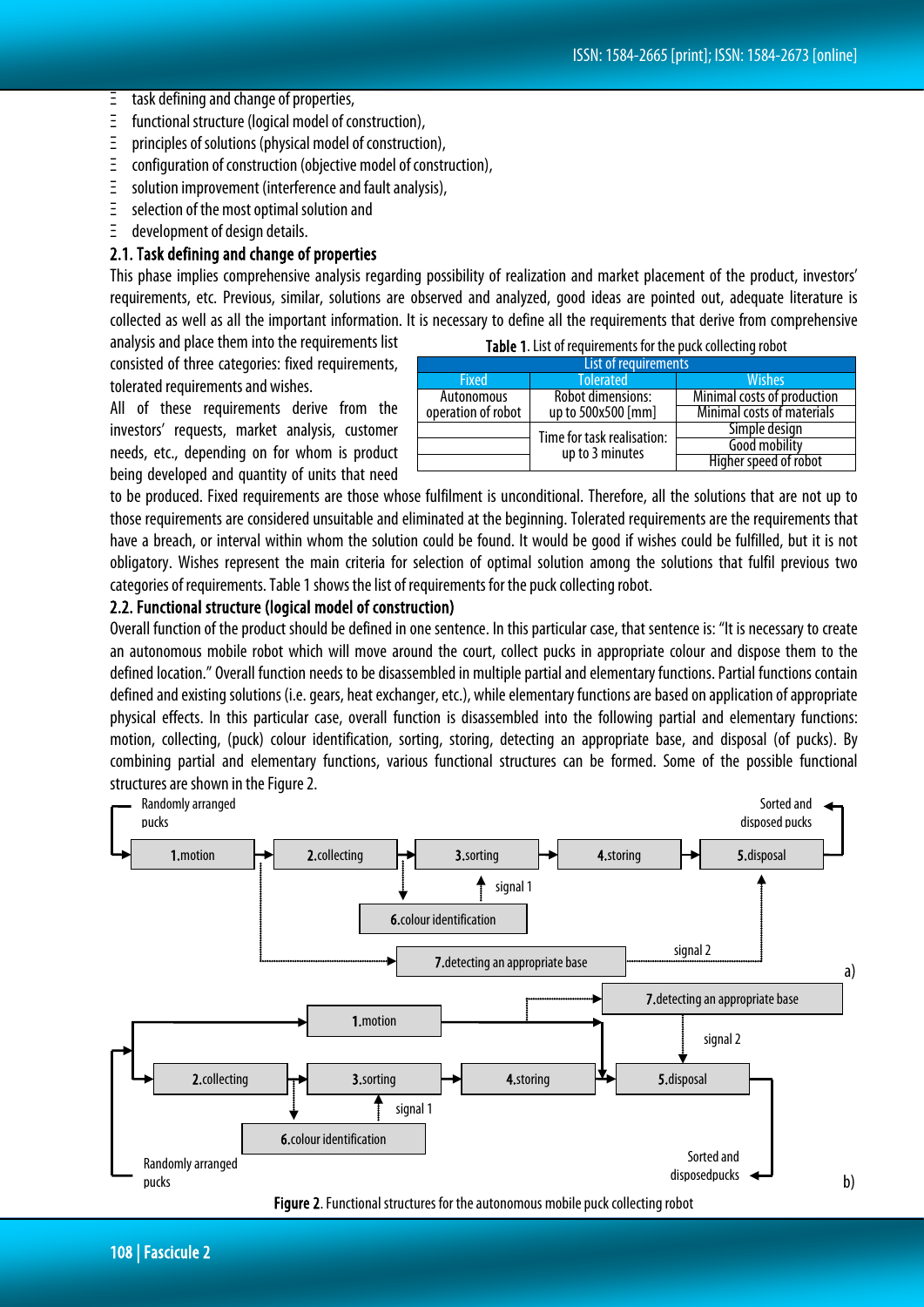Next step is forming of a list for selection of an optimal functional structure. Each functional structure is evaluated with the "+" or the "-" sign based on the questions that derive from the list of requests:

- Ξ is the functional structure appropriate for the technical task,
- $\bar{z}$  are the requirements fulfilled,
- Ξ is realisation of the project possible,
- Ξ is the development of the construction simple,
- Ξ are the material, manufacturing and maintenance costs optimal, etc?

Only the functional structures evaluated with all the "+"'s are appropriate for the next phase.

#### 3. PRINCIPLES OF SOLUTION (physical model of construction)

It is necessary to define all the possible physical effects, which represent potential solutions of partial functions, for the previously disassembled overall functional structure. It is recommended to come up with as many solutions as possible during this phase, and write them down – even the ones that are not entirely fulfilling tasks' requirements. Each solution needs to be numbered, sketched and (if possible) described with appropriate equation. Principles of solutions for the partial function "sorting" are shown in the Table2. All the other partial and elementary functions should be treated in this manner.

| 3. Partial function: SORTING |                                                                                                                                                                                                                 |                                                                                                                                                                         |              |
|------------------------------|-----------------------------------------------------------------------------------------------------------------------------------------------------------------------------------------------------------------|-------------------------------------------------------------------------------------------------------------------------------------------------------------------------|--------------|
| <b>Field of physics</b>      | <b>Physical effect</b>                                                                                                                                                                                          | <b>Principle solution</b>                                                                                                                                               | Solution no. |
| Mechanics                    | Rotational motion of the<br>septum<br>$M_p \geq M_i = J \cdot \varepsilon$                                                                                                                                      | Sorting is done by a single septum that would be in a right or left position<br>depending on the colour of the upcoming puck                                            | 3.1          |
| Mechanics                    | Rotational motion of the<br>rotating element<br>$M_p \geq M_i + F_{tr} \cdot h$<br>$M_p$<br>$\geq J\cdot \varepsilon + G_{pak}\cdot \mu$<br>$\cdot h$                                                           | Sorting is done by rotating element with barriers (septum)<br>$M_{\mathcal{D}}$                                                                                         | 3.2          |
| Mechanics                    | Effect of free fall (free fall<br>of the puck through the<br>gape)<br>$G_{pak} = m \cdot g$<br>$v_{pak} = \sqrt{2 \cdot g \cdot h}$<br>Rotational motion of<br>gapes' door<br>$M_p = M_i = J \cdot \varepsilon$ | Sorting is done by a channel with a gape at its bottom which would open and close<br>if necessary<br>$\mathbf{\int}\mathbf{G}_{pa}$                                     | 3.3          |
| Mechanics                    | Rotational motion of the<br>door<br>$M_p = M_i = J \cdot \varepsilon$                                                                                                                                           | Sorting is done by two doors. One door is being opened for the pucks of one colour,<br>and the other door is being opened for the pucks of a different colour.<br>$M_p$ | 3.4          |

Table 2. Principles of solutions for the partial function "Sorting"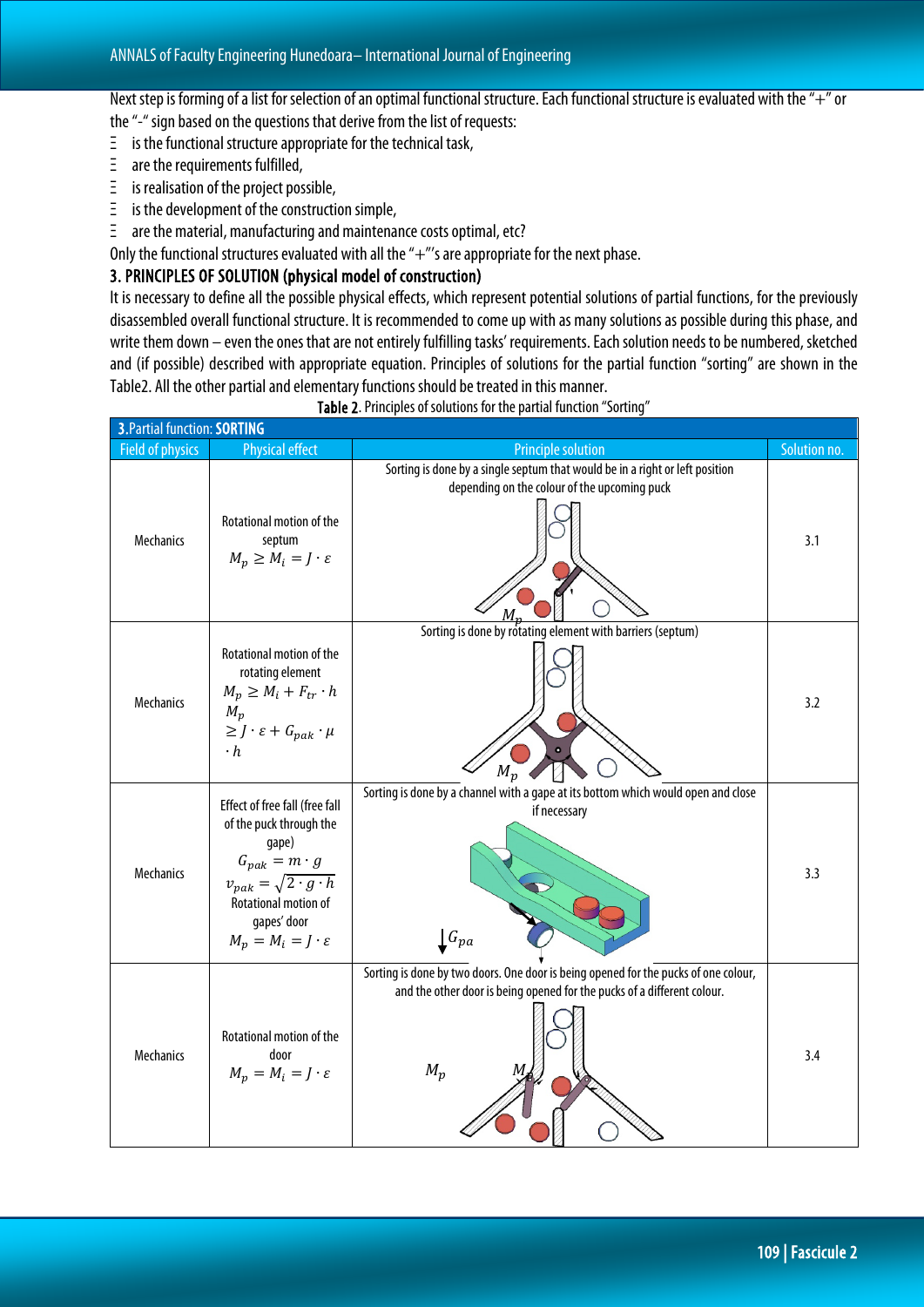| <b>Table 2.</b> Principles of solutions for the partial function solutify (continuing)<br>3. Partial function: SORTING |                                                                                            |                                                                               |              |
|------------------------------------------------------------------------------------------------------------------------|--------------------------------------------------------------------------------------------|-------------------------------------------------------------------------------|--------------|
| <b>Field of physics</b>                                                                                                | Physical effect                                                                            | <b>Principle solution</b>                                                     | Solution no. |
| Mechanics<br>(mechanisms)                                                                                              | Impact force of the<br>element (slider) into the<br>puck - action force<br>$F = m \cdot a$ | Sorting is done by element which would divert the direction of pucks' motion  | 3.5          |
| <b>Hydraulics</b>                                                                                                      | Impact force of the<br>element (piston) into the<br>puck - action force<br>$F = m \cdot a$ | Sorting is done by element which would divert the direction of pucks' motion  | 3.6          |
| Pneumatics                                                                                                             | Impact force of the<br>element (piston) into the<br>puck - action force<br>$F = m \cdot a$ | Sorting is done by element which would divert the direction of pucks' motion  | 3.7          |
| <b>Fluid mechanics</b>                                                                                                 | Air flow                                                                                   | Sorting is done by air flow which would divert the direction of pucks' motion | 3.8          |
| <b>Fluid mechanics</b>                                                                                                 | <b>Suction force</b>                                                                       | Sorting is done by suction of elements of an appropriate colour               | 3.9          |

#### Table 2.Principles of solutions for the partial function "Sorting" (continuing)

All the proposed principles of solutions are evaluated in the same manner as the functional structures in the previous phase. So called morphological box is being created out of the positively evaluated solutions. Afterwards, basing on the principle of compatibility, solutions are combined and various conceptual variants are formed in that manner. Conceptual variants need to be evaluated in reference to the criteria formed according to the list of requirements. Each criterion, based on its significance, has its own weight factor. Each criterion for conceptual variant can be evaluated with a degree from 0 to 4. That depends on a degree of fulfilment of conceptual variant in reference to a criterion based on list of requirements. Total value obtained by multiplication of weight factor and degree of fulfilment for each criterion represents the basis used for further evaluation of optimal solutions.

## 4. CONFIGURATION OF CONSTRUCTION

#### 4.1. Objective model of construction

It is necessary to form a three-dimensional model of construction which will be capable of reproducing the previously defined physical effects in the previous phase, based on the optimal conceptual variant. This phase implies certain calculations and estimates that will enable quality synthesis of individual elements of construction. First step is forming of a basic dispositional sketch for the principle solution. Basing on the dispositional sketch, constructional variants are formed. They are all based on the same physical effects, but differ from one another regarding form, quantity, dimensions and position of working bodies and surfaces. List of conceptual variants for the adopted and optimal solution for partial function "Sorting" is shown in the Table3. List of conceptual variants for other partial functions is also formed in this manner.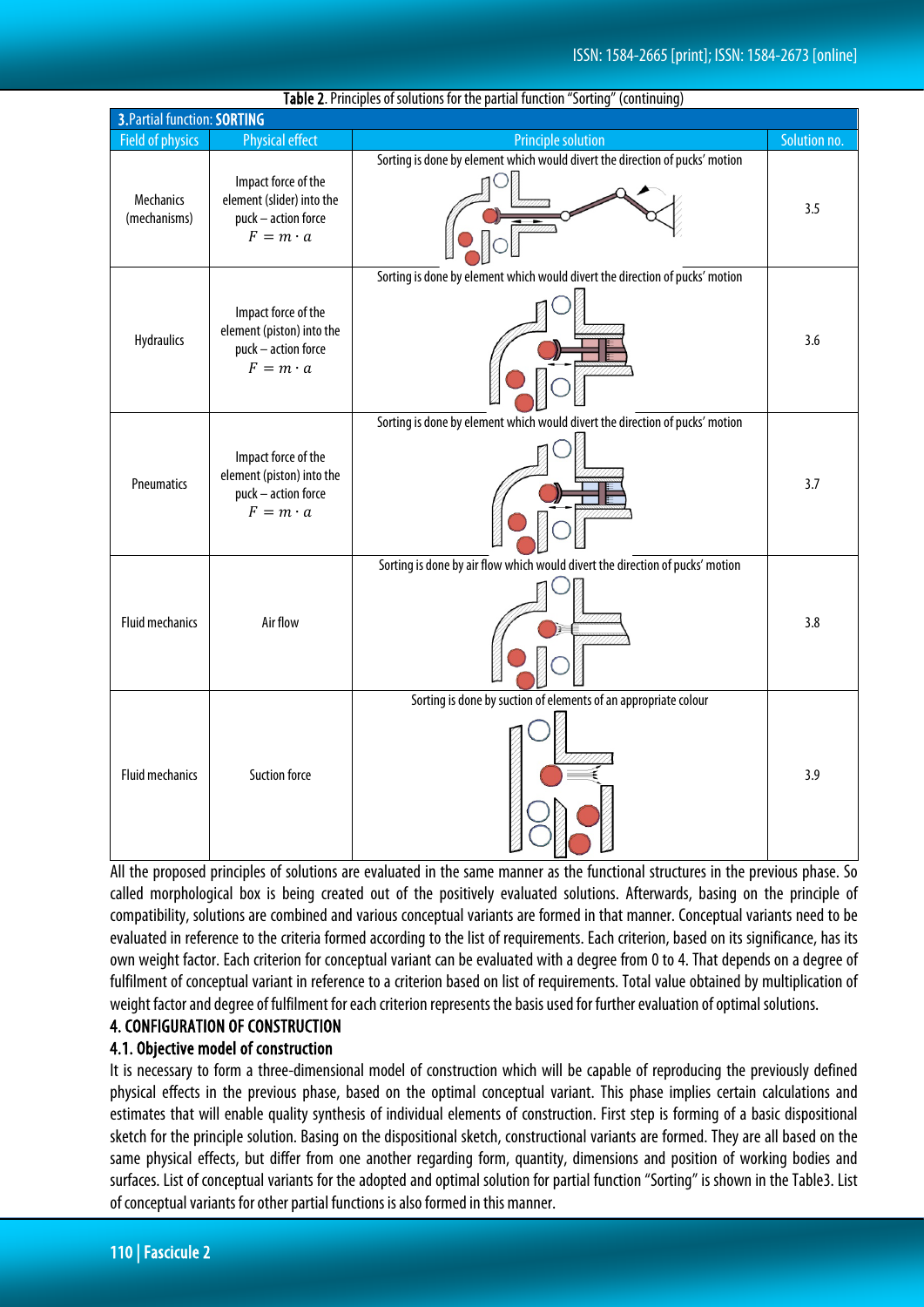| Table 3. Variation matrix for the principle solution 3.2 |           |           |           |           |
|----------------------------------------------------------|-----------|-----------|-----------|-----------|
|                                                          | 3.2.1     |           |           |           |
| <b>Basic disposition</b>                                 | Ω         |           |           |           |
|                                                          | 3.2.2     | 3.2.3     | 3.2.4     |           |
| Shape variation of the working<br>surfaces               | ົ         | ۰         | $\bullet$ |           |
|                                                          | 3.2.5     | 3.2.6     | 3.2.7     | 3.2.8     |
| Quantity and shape variation of the                      | $\bullet$ | $\bullet$ |           |           |
| working surfaces                                         | 3.2.9     | 3.2.10    | 3.2.11    | 3.2.12    |
|                                                          | $\bullet$ | ۰         |           | $\bullet$ |

#### 4.2. Solution improvement (interference and fault analysis)

Each individual variant is considered and checked separately to determine if it could perform without interferences. If any interference or fault causing the non-functionality of the construction is determined, it is necessary to propose the countermeasures for its removal or reduction of its effects. Interference and fault analysis for individual variants is shown in the Table4.

| Table 4. Interference and fault analysis for puck collecting robot |  |  |  |
|--------------------------------------------------------------------|--|--|--|
|--------------------------------------------------------------------|--|--|--|

| <b>Partial solutions</b> | <b>INTERFERENCES AND FAULTS</b>                                          | <b>COUNTERMEASURES</b>                                                                                                                                    |
|--------------------------|--------------------------------------------------------------------------|-----------------------------------------------------------------------------------------------------------------------------------------------------------|
| 1.8.1<br>to<br>1.8.6     | Insufficient motor power for robots' motion                              | Calculation of the relevant properties of the motor is needed. Number<br>and placement of drive motors should be determined basing on the<br>calculations |
| 2.6.1<br>to<br>2.6.5     | Possible jam of the pucks in the conic element constriction              | Right side of the conic element should be moved forward in reference<br>to the left side (or vice versa)                                                  |
| 3.2.1<br>to<br>3.2.12    | Possible disposition of puck in an inappropriate disposal<br>compartment | Set up an additional barrier between the compartments which will<br>direct puck in the appropriate compartment for disposal                               |

## 4.3. Selection of the most optimal variant

Main goal of the evaluation of variants is a selection of a single conceptual variant for each partial function. Overall optimal variant is obtained by combining those conceptual variants. Due to numerous possible solutions, evaluation procedure is performed in two steps.First step implies the selection of the optimal variants obtained after the interference and fault analysis (in the same manner that optimal conceptual variants were evaluated and selected). Second step implies forming of the morphological box out of optimal conceptual variants, combining them in all the compatible ways and selecting the most optimal one after the process of evaluation. The result of all the previous phases of methodological approach is the first assembly technical drawing, shown in Figure 3.